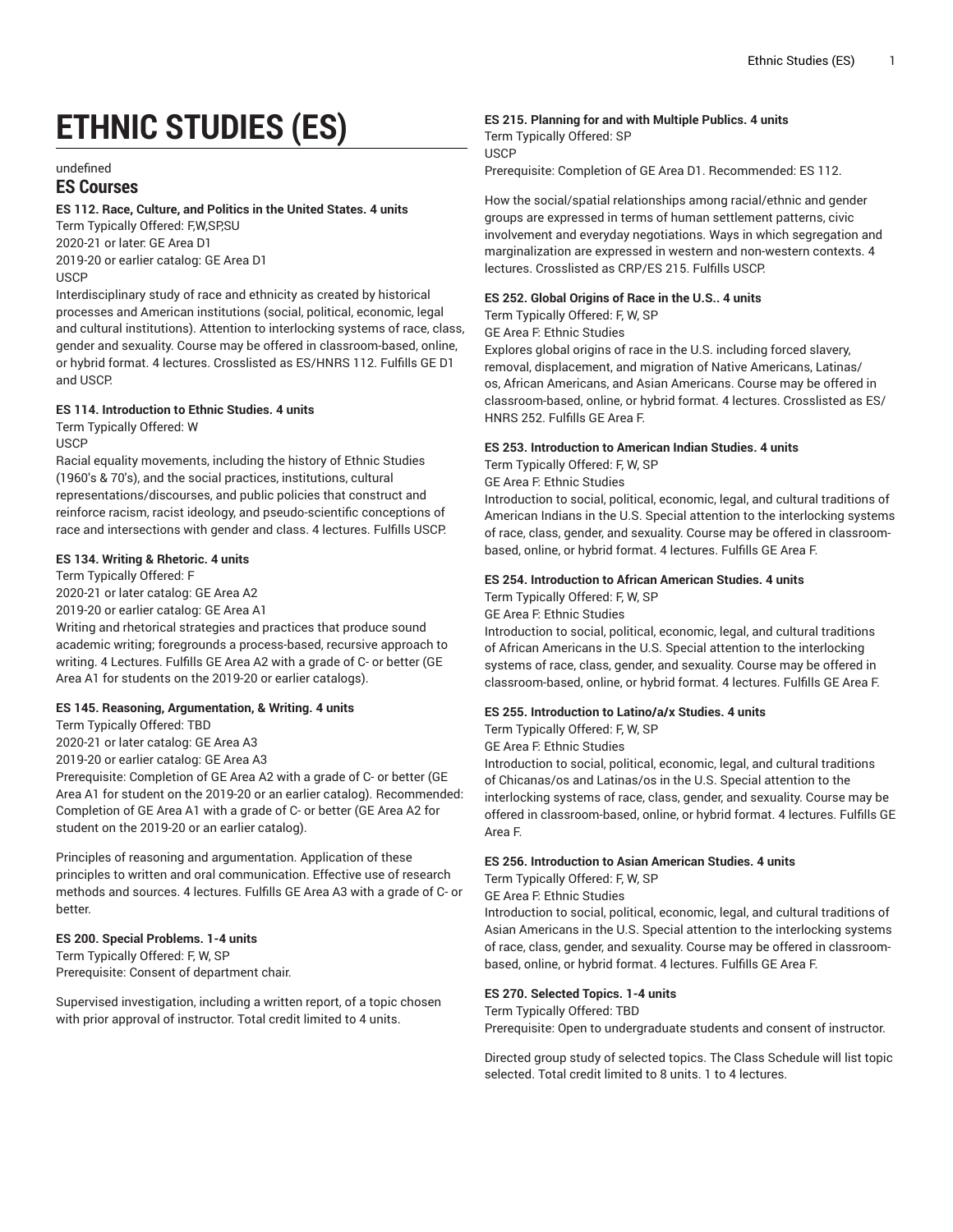# **ES 300. Chicano/a Non-Fiction Literature. 4 units**

Term Typically Offered: TBD 2020-21 or later: Upper-Div GE Area C 2019-20 or earlier catalog: GE Area C4 **USCP** 

Prerequisite: Junior standing; completion of GE Area A with grades of C- or better; one course in GE Area B4 with a grade of C- or better (GE Area B1 for students on the 2019-20 or earlier catalogs); and one lowerdivision course in GE Area C.

Overview of contemporary Chicano/a non-fiction literature since 1848. Thematic concerns, literary criticism, literary techniques, historical and socio-cultural factors influencing non-fiction Chicano/a literary genres. Instructor reserves option to select non-fiction genres to be studied. 4 lectures. Fulfills GE Upper-Division C (GE Area C4 for students on the 2019-20 or earlier catalogs); and USCP.

#### **ES 301. Latina/o Literature of the United States. 4 units**

Term Typically Offered: F, W 2020-21 or later: Upper-Div GE Area C 2019-20 or earlier catalog: GE Area C4 **USCP** 

Prerequisite: Junior standing; completion of GE Area A with grades of C- or better; one course in GE Area B4 with a grade of C- or better (GE Area B1 for students on the 2019-20 or earlier catalogs); and one lowerdivision course in GE Area C.

Latina/o literature written by/for/about Latinas/os in the United States. Topics include literary representation of Latinos/as in the U.S. related to race/ethnicity, gender, sexuality, class, etc. Primary focus on Latina/ o literary texts in the mid 20th to early 21st centuries. 4 lectures. Fulfills GE Upper-Division C (GE Area C4 for students on the 2019-20 or earlier catalogs); and USCP.

# **ES 302. Chicana/o Literature. 4 units**

Term Typically Offered: W, SP 2020-21 or later: Upper-Div GE Area C 2019-20 or earlier catalog: GE Area C4 USCP

Prerequisite: Junior standing; completion of GE Area A with grades of C- or better; one course in GE Area B4 with a grade of C- or better (GE Area B1 for students on the 2019-20 or earlier catalogs); and one lowerdivision course in GE Area C.

Chicana/o literature written by/for/about Chicanas/os in the United States. Topics include literary representation of Chicanos/as in the U.S. related to race/ethnicity, gender, sexuality, class, etc. Primary focus on Chicana/o literary texts in the mid 20th to early 21st centuries. 4 lectures. Fulfills GE Upper-Division C (GE Area C4 for students on the 2019-20 or earlier catalogs); and USCP.

# **ES 303. Latina/o Poetry and Politics. 4 units**

Term Typically Offered: SP 2020-21 or later: Upper-Div GE Area C 2019-20 or earlier catalog: GE Area C4 **USCP** 

Prerequisite: Junior standing; completion of GE Area A with grades of C- or better; one course in GE Area B4 with a grade of C- or better (GE Area B1 for students on the 2019-20 or earlier catalogs); and one lowerdivision course in GE Area C.

Significant Latinx/a/o poetry and poetics from the 19th century to the present. Topics include genre, form, content, politics, and poetics of Latina/o writers of poetry; comparisons/contrasts of different Latina/o ethnic poets and their poetry in different historical periods. 4 lectures. Fulfills GE Upper-Division C (GE Area C4 for students on the 2019-20 or earlier catalogs); and USCP.

#### **ES 304. Race & American Literature. 4 units**

Term Typically Offered: W, SP

GE Area F: Ethnic Studies

Prerequisite: Junior standing; completion of GE Area A with grades of Cor better; one course in GE Area B4 with a grade of C- or better (GE Area B1 for students on 2019-20 or earlier catalogs).

Comparative approach to the Native American, African American, Asian American and Latina/o literary canons. 4 lectures. Fulfills GE Area F.

# **ES 308. Fire and Society. 4 units**

Term Typically Offered: F, W, SP 2020-21 or later: Upper-Div GE Area D

2019-20 or earlier catalog: GE Area D5

Prerequisite: Junior standing; completion of GE Area A with grades of C- or better; one course in GE Area B4 with a grade of C- or better (GE Area B1 for students on the 2019-20 or earlier catalogs); and one lowerdivision course in GE Area D.

Prehistorical and historical record of human use of and attitude toward fire. Mythology and religion of fire. Traditional, cultural and ethnic variations and their influence on modern U.S. institutions involved in managing fire. Course may be offered in classroom-based or online format. 4 lectures. Crosslisted as ES/NR 308. Fulfills GE Upper-Division D (GE Area D5 for students on the 2019-20 or earlier catalogs).

#### **ES 310. Hip-Hop, Poetics and Politics. 4 units**

Term Typically Offered: TBD 2020-21 or later: Upper-Div GE Area D 2019-20 or earlier catalog: GE Area D5 USCP

Prerequisite: Junior standing; completion of GE Area A with grades of C- or better; one course in GE Area B4 with a grade of C- or better (GE Area B1 for students on the 2019-20 or earlier catalogs); and one lowerdivision course in GE Area D. Recommended: Lower-division Ethnic Studies (ES) course in GE Area D.

Dynamics of hip-hop culture, its historical development, political significance, and social influence. How hip-hop exemplifies crosscultural hybridization within not only Black communities nationally and internationally, but also amongst indigenous, Latino/a, and Asian peoples in the U.S. and beyond. 4 lectures. Fulfills GE Upper-Division D (GE Area D5 for students on the 2019-20 or earlier catalogs); and USCP.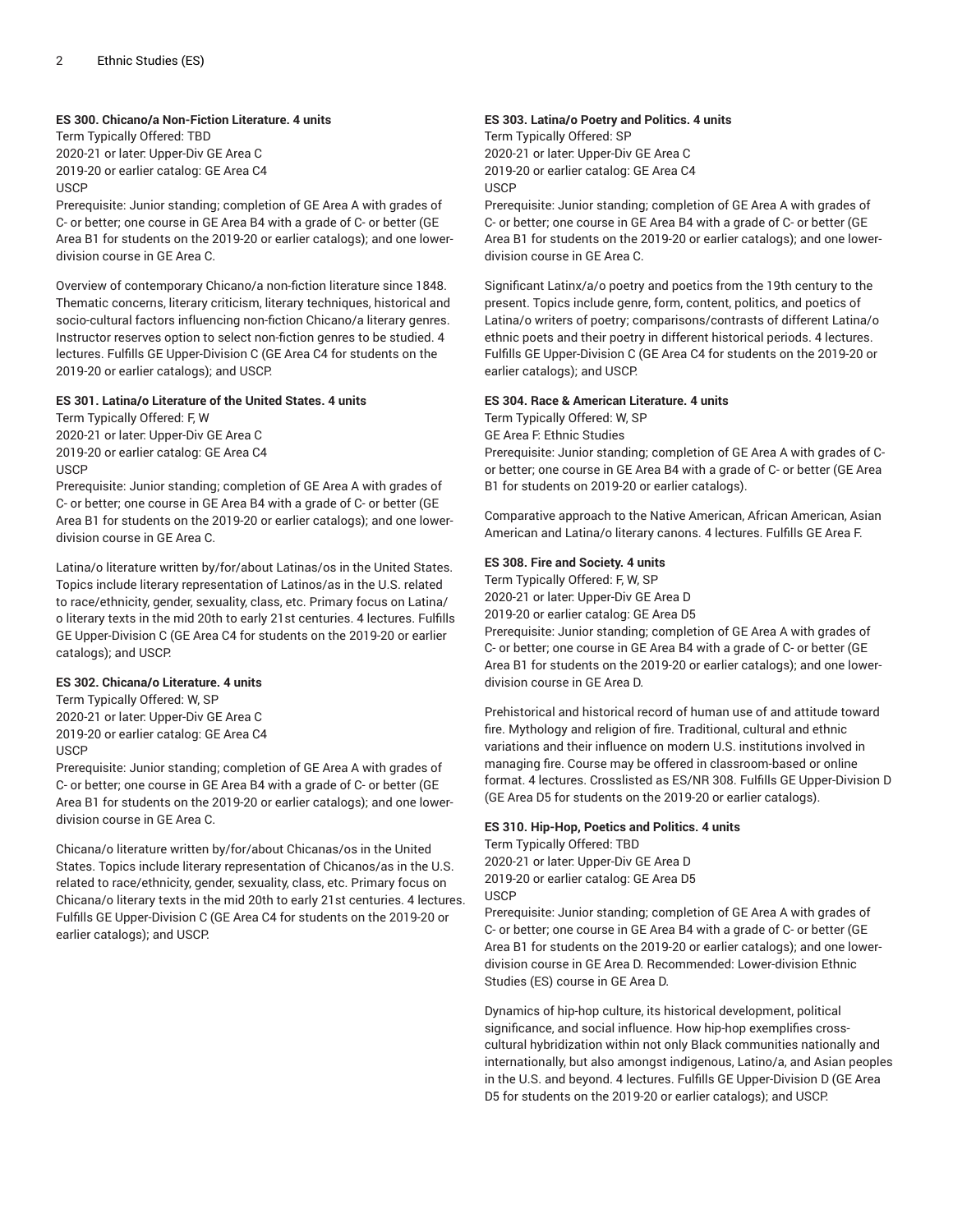# **ES 311. Beyoncé: Race, Feminism and Politics. 4 units**

Term Typically Offered: TBD

Prerequisite: Completion of GE Area A with grades of C- or better; completion of GE Area D1; and completion of one USCP course.

Employing an Ethnic Studies lens, Beyoncé body of work and image will serve as a lens through which to explore pop constructions and representations of race, gender, and sexuality as well as the use of those intersecting identities as political tools. 4 lectures.

#### **ES 312. Race & Media Studies. 4 units**

#### Term Typically Offered: W, SP

GE Area F: Ethnic Studies

Prerequisite: Junior standing; completion of GE Area A with grades of Cor better; one course in GE Area B4 with a grade of C- or better (GE Area B1 for students on 2019-20 or earlier catalogs).

Engagements with qualitative analysis, social, cultural, and political theories, and power relations related to the representations of Native Americans, African Americans, Asian Americans and Latinas/os in the contemporary mass media in the United States. 4 lectures. Fulfills GE Area F.

# **ES 320. African Americans in Popular Culture. 4 units**

Term Typically Offered: TBD 2020-21 or later: Upper-Div GE Area D 2019-20 or earlier catalog: GE Area D5 **USCP** 

Prerequisite: Junior standing; completion of GE Area A with grades of C- or better; one course in GE Area B4 with a grade of C- or better (GE Area B1 for students on the 2019-20 or earlier catalogs); and one lowerdivision course in GE Area D. Recommended: Lower-division Ethnic Studies (ES) course in GE Area D.

Cultural studies analysis of the representations of, and counterrepresentations by, American racial/ethnic groups, with particular emphasis on African Americans. 4 lectures. Fulfills GE Upper-Division D (GE Area D5 for students on the 2019-20 or earlier catalogs); and USCP.

# **ES 321. Native Americans in Popular Culture. 4 units**

Term Typically Offered: F 2020-21 or later: Upper-Div GE Area D 2019-20 or earlier catalog: GE Area D5 USCP

Prerequisite: Junior standing; completion of GE Area A with grades of C- or better; one course in GE Area B4 with a grade of C- or better (GE Area B1 for students on the 2019-20 or earlier catalogs); and one lowerdivision course in GE Area D. Recommended: Lower-division Ethnic Studies (ES) course in GE Area D.

Cultural studies analysis of the representations of, and counterrepresentations by racial/ethnic groups, with particular emphasis on Native Americans. The cultural images of Native peoples in the United States that have characterized relationships. 4 lectures. Fulfills GE Upper-Division D (GE Area D5 for students on the 2019-20 or earlier catalogs); and USCP.

#### **ES 322. Asian Americans in Popular Culture. 4 units**

Term Typically Offered: F, W, SP 2020-21 or later: Upper-Div GE Area D 2019-20 or earlier catalog: GE Area D5 **USCP** 

Prerequisite: Junior standing; completion of GE Area A with grades of C- or better; one course in GE Area B4 with a grade of C- or better (GE Area B1 for students on the 2019-20 or earlier catalogs); and one lowerdivision course in GE Area D. Recommended: Lower-division Ethnic Studies (ES) course in GE Area D.

Cultural studies analysis of the representations of, and counterrepresentations by, American racial/ethnic groups, with particular emphasis on Asian-Americans. 4 lectures. Fulfills GE Upper-Division D (GE Area D5 for students on the 2019-20 or earlier catalogs); and USCP.

#### **ES 323. Latina/os in Popular Culture. 4 units**

Term Typically Offered: F, W, SU 2020-21 or later: Upper-Div GE Area D 2019-20 or earlier catalog: GE Area D5 USCP

Prerequisite: Junior standing; completion of GE Area A with grades of C- or better; one course in GE Area B4 with a grade of C- or better (GE Area B1 for students on the 2019-20 or earlier catalogs); and one lowerdivision course in GE Area D. Recommended: Lower-division Ethnic Studies (ES) course in GE Area D.

Cultural studies analysis of the representations (racializing images and discourses) of, and counter-representations by, American cultural/ ethnic groups with particular emphasis on Mexican Americans/Latinos. 4 lectures. Fulfills GE Upper-Division D (GE Area D5 for students on the 2019-20 or earlier catalogs); and USCP.

# **ES 324. Chicana/o Film. 4 units**

Term Typically Offered: SP 2020-21 or later: Upper-Div GE Area C 2019-20 or earlier catalog: GE Area C4 **USCP** 

Prerequisite: Junior standing; completion of GE Area A with grades of C- or better; one course in GE Area B4 with a grade of C- or better (GE Area B1 for students on the 2019-20 or earlier catalogs); and one lowerdivision course in GE Area C.

Exploration of how Chicanas/os and their experiences are represented in major films by/for/about them in the United States. Topics include visual/ popular culture and film theories, race and representation; film genre; key film concepts. 4 lectures. Fulfills GE Upper-Division C (GE Area C4 for students on the 2019-20 or earlier catalogs); and USCP.

#### **ES 325. African American Gender & Sexuality. 4 units**

Term Typically Offered: TBD USCP

Prerequisite: One lower-division course in GE Area D. Recommended: ES 112 or ES 212.

Issues around genders and sexualities that influence the social, political, economic and cultural development of Black America, and challenging anti-Black thought on Black sexual expression. Special attention given to racism, intersectionality, and myths about Black sexuality and gender conventions. 4 lectures. Fulfills USCP.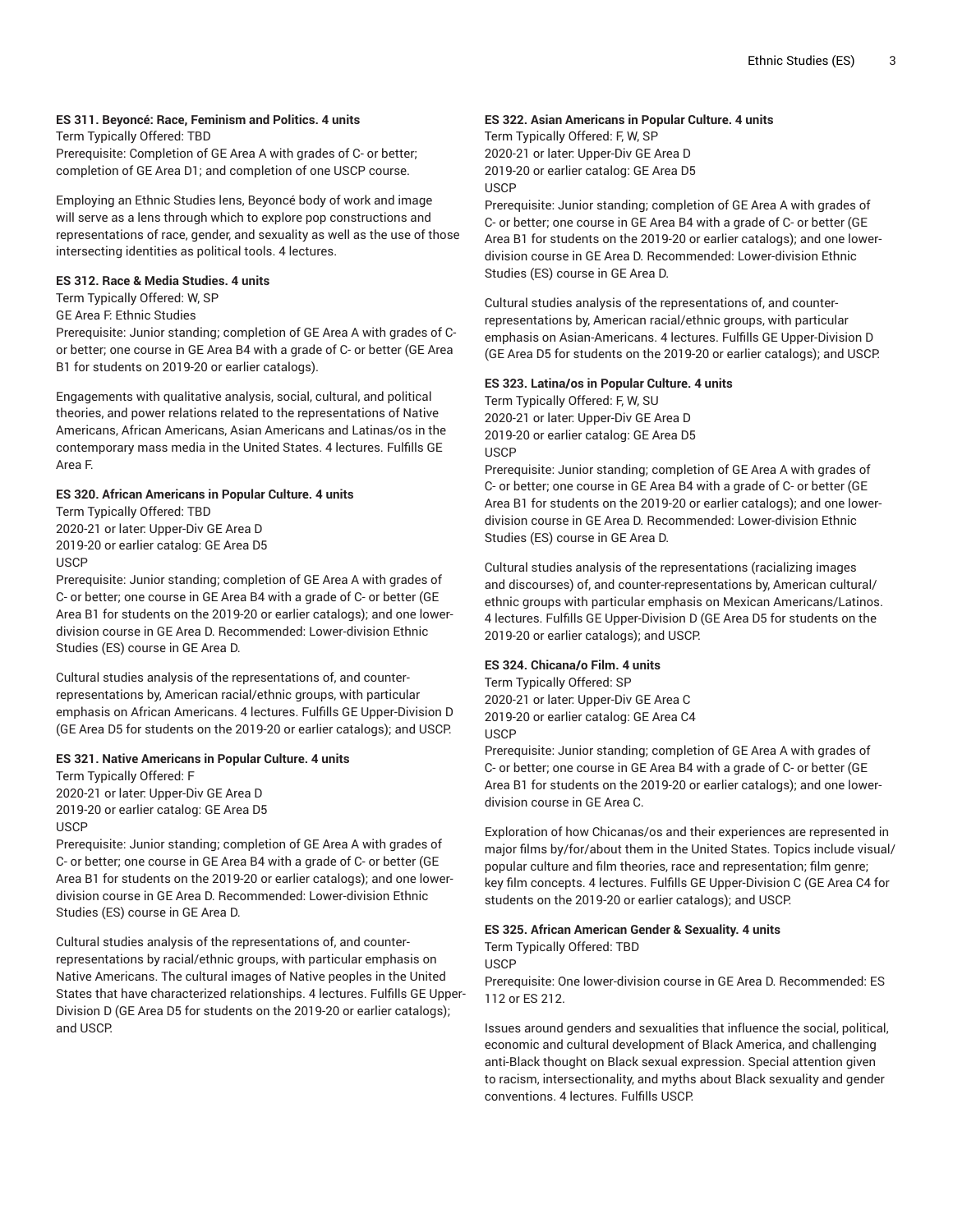#### **ES 326. Native American Architecture and Place. 4 units**

Term Typically Offered: W 2020-21 or later: Upper-Div GE Area C 2019-20 or earlier catalog: GE Area C4 **USCP** 

Prerequisite: Junior standing; completion of GE Area A with grades of C- or better; one course in GE Area B4 with a grade of C- or better (GE Area B1 for students on the 2019-20 or earlier catalogs); and one lowerdivision course in GE Area C.

The role of culture and setting in the construction of spatial, material and landscape concepts and artifacts, through the introduction of selected North American cultures, with focus from 1300 AD through contemporary time. 4 lectures. Crosslisted as ARCH/ES 326. Fulfills GE Upper-Division C (GE Area C4 for students on the 2019-20 or earlier catalogs); and USCP.

#### **ES 330. The Chinese American Experience. 4 units**

Term Typically Offered: TBD 2020-21 or later: Upper-Div GE Area D 2019-20 or earlier catalog: GE Area D5 USCP

Prerequisite: Junior standing; completion of GE Area A with grades of C- or better; one course in GE Area B4 with a grade of C- or better (GE Area B1 for students on the 2019-20 or earlier catalogs); and one lowerdivision course in GE Area D. Recommended: Lower-division Ethnic Studies (ES) course in GE Area D.

History and current status of Chinese Americans, with emphasis on the international contexts, organizations and institutions of Chinese America, and on Chinese Americans' demographic compositions, spatial patterns, and cultural, socioeconomic, and political adaptation experiences. 4 lectures. Fulfills GE Upper-Division D (GE Area D5 for students on the 2019-20 or earlier catalogs); and USCP.

# **ES 335. The Filipina/o American Experience. 4 units**

Term Typically Offered: W 2020-21 or later: Upper-Div GE Area D 2019-20 or earlier catalog: GE Area D5 USCP

Prerequisite: Junior standing; completion of GE Area A with grades of C- or better; one course in GE Area B4 with a grade of C- or better (GE Area B1 for students on the 2019-20 or earlier catalogs); and one lowerdivision course in GE Area D. Recommended: Lower-division Ethnic Studies (ES) course in GE Area D.

An interdisciplinary examination of the historical development of Filipina/ o American identities and communities. The social, cultural and political institutions that have influenced Filipina/o immigration, participatory citizenship, activism and cultural practices. 4 lectures. Fulfills GE Upper-Division D (GE Area D5 for students on the 2019-20 or earlier catalogs); and USCP.

#### **ES 340. Cultural Production and Ethnicity. 4 units**

Term Typically Offered: F, W, SU 2020-21 or later: Upper-Div GE Area C 2019-20 or earlier catalog: GE Area C4

Prerequisite: Junior standing; completion of GE Area A with grades of C- or better; one course in GE Area B4 with a grade of C- or better (GE Area B1 for students on the 2019-20 or earlier catalogs); and one lowerdivision course in GE Area C. Recommended: Completion of an Ethnic Studies (ES) course.

Culture and ethnicity as key factors in the production, perception, and interpretation of art and the humanities. Critical analysis of cultural attitudes and knowledge in expressive arts and cultural production, and of the contexts of cultural production as reflective of ethnicity. The Class Schedule will list topic selected. Total credit limited to 12 units. 4 lectures. Fulfills GE Upper-Division C (GE Area C4 for students on the 2019-20 or earlier catalogs).

#### **ES 345. Queer Ethnic Studies. 4 units**

Term Typically Offered: F, W 2020-21 or later: Upper-Div GE Area D 2019-20 or earlier catalog: GE Area D5 **USCP** 

Prerequisite: Junior standing; completion of GE Area A with grades of C- or better; one course in GE Area B4 with a grade of C- or better (GE Area B1 for students on the 2019-20 or earlier catalogs); and one lowerdivision course in GE Area D.

Theories, research and methods focused on the interlocking systems of sexuality, race, racialization, and ethnicity in local, national and comparative global/transnational contexts. Relationships between racialization and heteronormativity; queer of color critique; queer migration; decolonizing queer organizing, theory, and knowledge production. Course may be offered in classroom-based, online, or hybrid format. 4 lectures. Crosslisted as ES/WGQS 345. Fulfills GE Upper-Division D (GE Area D5 for students on the 2019-20 or earlier catalogs); and USCP. Formerly WGS 345.

# **ES 350. Gender, Race, Culture, Science & Technology. 4 units**

Term Typically Offered: F, W, SP 2020-21 or later: Upper-Div GE Area B 2019-20 or earlier catalog: GE Area B5, B6, or B7 **USCP** 

Prerequisite: Junior standing; completion of GE Area A with grades of Cor better; completion of GE Area B2; and one course in GE Area B4 with a grade of C- or better (GE Area B1 for students on the 2019-20 or earlier catalogs). Recommended: STAT 130, 217, 218, 251, 301, 312, or 321.

Examines the complex relationships between gender, race, culture, science, and technology via intersectional quantitative and qualitative inquiry, centering the perspectives/contributions of historically marginalized people in the U.S. Explores, evaluates, and develops proposals to create more diverse, equitable, ethical, humane science/ technology. Course may be offered in classroom-base, online, or hybrid format. 3 lectures, 1 activity. Crosslisted as ES 350/HNRS 353/WGQS 350. Fulfills GE Area Upper-Division B (GE Areas B5, B6, or B7 for students on the 2019-20 catalog); and USCP. Formerly WGS 350.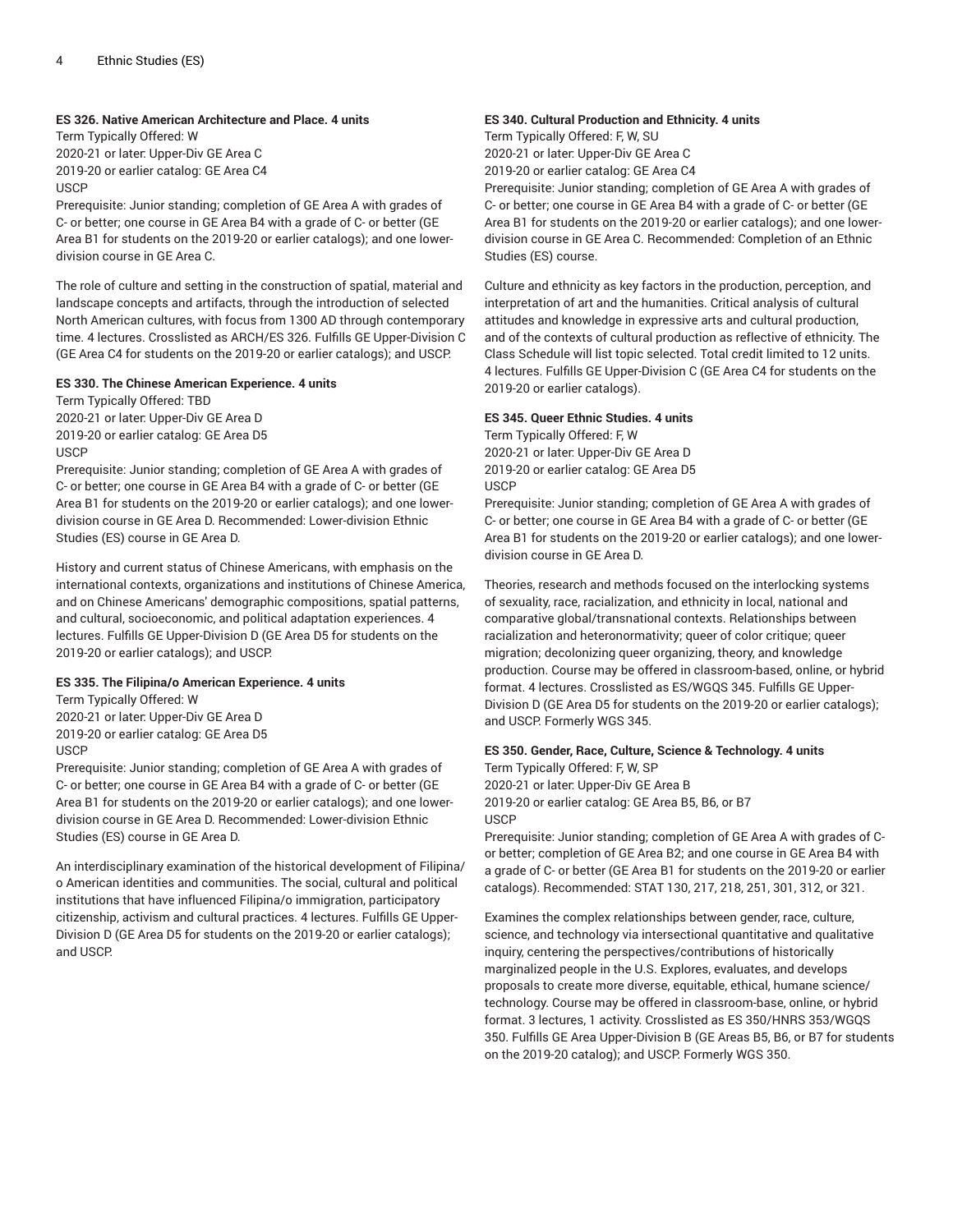# **ES 351. Gender, Race, Class, Nation in Global Engineering, Technology & International Development. 4 units**

Term Typically Offered: SP 2020-21 or later: Upper-Div GE Area D

2019-20 or earlier catalog: GE Area D5

Prerequisite: Junior standing; completion of GE Area A with grades of C- or better; one course in GE Area B4 with a grade of C- or better (GE Area B1 for students on the 2019-20 or earlier catalogs); and one lowerdivision course in GE Area D.

Cross-cultural exploration of the intersections of gender, race, class, nation in the global engineering workforce, small- and large-scale technological systems, and international development programs; special attention to 21st century challenges and efforts to create more socially responsible engineering and technology. Course may be offered in classroom-based, online, or hybrid format. 4 lectures. Crosslisted as ES/ WGQS 351. Fulfills GE Upper-Division D (GE Area D5 for students on the 2019-20 or earlier catalogs). Formerly WGS 351.

# **ES 360. Ethnicity and the Land. 4 units**

Term Typically Offered: F, SP 2020-21 or later: Upper-Div GE Area C 2019-20 or earlier catalog: GE Area C4 USCP

Prerequisite: Junior standing; completion of GE Area A with grades of C- or better; one course in GE Area B4 with a grade of C- or better (GE Area B1 for students on the 2019-20 or earlier catalogs); and one lowerdivision course in GE Area C. Recommended: Lower-division Ethnic Studies (ES) course and introductory natural resources course.

Comparative study of how race and culture shape landscapes, and how social hierarchies allocate the use of natural resources and the burdens of environmental pollution. 4 lectures. Crosslisted as ES/NR 360. Fulfills GE Upper-Division C (GE Area C4 for students on the 2019-20 or earlier catalogs); and USCP.

# **ES 380. Critical Race Theory. 4 units**

Term Typically Offered: W, SP 2020-21 or later: Upper-Div GE Area D 2019-20 or earlier catalog: GE Area D5 **USCP** 

Prerequisite: Junior standing; completion of GE Area A with grades of C- or better; one course in GE Area B4 with a grade of C- or better (GE Area B1 for students on the 2019-20 or earlier catalogs); and one lowerdivision course in GE Area D.

History and evolution of the critical race theory movement. Defining issues of the field; in particular, the relationship between race, power and the law. 4 lectures. Fulfills GE Upper-Division D (GE Area D5 for students on the 2019-20 or earlier catalogs); and USCP.

# **ES 381. The Social Construction of Whiteness. 4 units**

Term Typically Offered: TBD 2020-21 or later: Upper-Div GE Area D 2019-20 or earlier catalog: GE Area D5 **USCP** 

Prerequisite: Junior standing; completion of GE Area A with grades of C- or better; one course in GE Area B4 with a grade of C- or better (GE Area B1 for students on the 2019-20 or earlier catalogs); and one lowerdivision course in GE Area D. Recommended: Lower-division Ethnic Studies (ES) course in GE Area D..

The investigation of the social construction of race in the United States through historicizing the category of 'whiteness.' Why 'white' was invented as a racial category and how white privilege has been sustained through social, political, economic and legal practices. 4 lectures. Fulfills GE Upper-Division D (GE Area D5 for students on the 2019-20 or earlier catalogs); and USCP.

# **ES 382. Racial Capitalism. 4 units**

Term Typically Offered: W, SP GE Area F: Ethnic Studies Prerequisite: Junior standing; completion of GE Area A with grades of Cor better; one course in GE Area B4 with a grade of C- or better (GE Area B1 for students on the 2019-20 or earlier catalogs).

Advanced investigation of the theoretical and historical linkages between race, economic exploitation, and struggles for liberation. 4 lectures. Fulfills GE Area F.

# **ES 390. Research Methodology in Comparative Ethnic Studies. 4 units** Term Typically Offered: F

Prerequisite: Junior standing; completion of GE Area A with grades of Cor better; STAT 217; ES 112; and three courses from ES 241, ES 242, ES 243, ES 244.

Theory and practice of research methodology in comparative ethnic studies. Topics include the scientific method, qualitative and quantitative methodologies, and ethical practices. Research report prepared from start to finish, including database searching, collecting pilot data, and proper formatting of a research report. Issues of race in research practice and use foregrounded throughout. 3 lectures, 1 activity.

# **ES 400. Special Problems for Advanced Undergraduates. 1-4 units** Term Typically Offered: F, W, SP

Prerequisite: Junior standing and consent of department chair.

Individual investigation, research, studies or surveys of selected problems. Total credit limited to 4 units.

# **ES 406. Indigenous Peoples and International Law and Policy. 4 units** Term Typically Offered: TBD

Prerequisite: ES 253; and NR 141 or NR 142; and junior standing required.

Interdisciplinary examination of the evolution of international law effecting indigenous peoples in the U.S. and in the Americas. Development of international legal and sociological norms and their impact on human rights of indigenous peoples with particular attention to environmental issues. 4 lectures. Crosslisted as ES/NR 406.